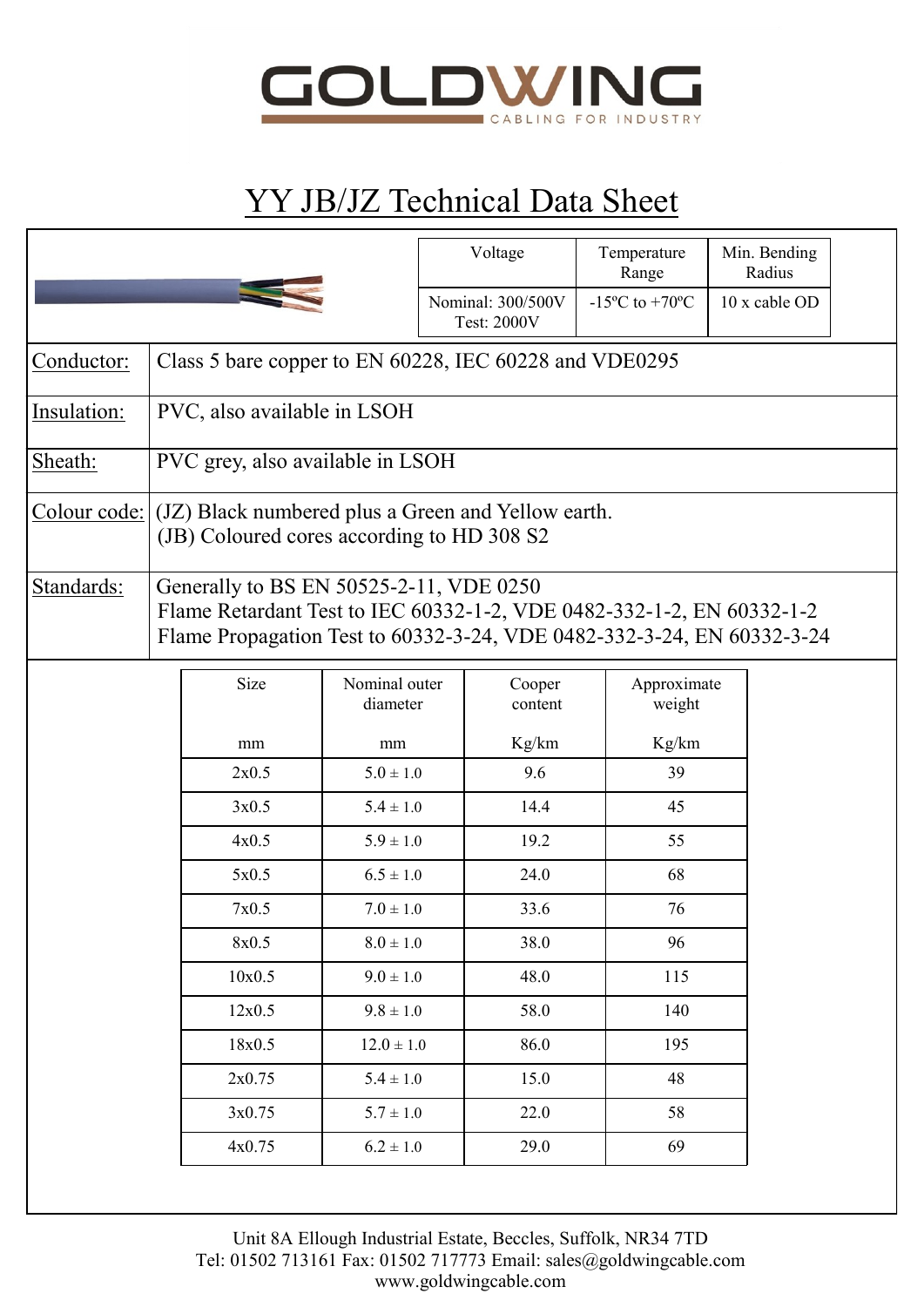## **GOLDWIN** CABLING FOR INDUSTRY

| Size    | Nominal outer<br>diameter | Cooper<br>content | Approximate<br>weight |
|---------|---------------------------|-------------------|-----------------------|
| mm      | mm                        | Kg/km             | $\rm Kg/km$           |
| 5x0.75  | $7.0 \pm 1.0$             | 36.0              | 86                    |
| 7x0.75  | $7.6 \pm 1.0$             | 50.4              | 108                   |
| 8x0.75  | $8.0 \pm 1.0$             | 58.0              | 115                   |
| 12x0.75 | $9.7 \pm 1.0$             | 86.4              | 160                   |
| 18x0.75 | $11.9 \pm 1.0$            | 130.0             | 230                   |
| 2x1.0   | $5.7 \pm 1.0$             | 19.2              | 55                    |
| 3x1.0   | $6.0 \pm 1.0$             | 29.0              | 67                    |
| 4x1.0   | $6.7 \pm 1.0$             | 38.4              | 84                    |
| 5x1.0   | $7.4 \pm 1.0$             | 48.0              | 103                   |
| 7x1.0   | $8.0 \pm 1.0$             | 67.0              | 129                   |
| 8x1.0   | $8.8 \pm 1.0$             | 76.8              | 135                   |
| 10x1.0  | $10.6 \pm 1.0$            | 96.0              | 170                   |
| 12x1.0  | $11.0 \pm 1.0$            | 115.6             | 200                   |
| 18x1.0  | $112.8 \pm 1.0$           | 173.0             | 280                   |
| 2x1.5   | $6.2 \pm 1.0$             | 29.0              | 69                    |
| 3x1.5   | $6.8 \pm 1.0$             | 43.2              | 85                    |
| 4x1.5   | $7.4 \pm 1.0$             | 58.0              | 107                   |
| 5x1.5   | $8.5 \pm 1.0$             | 72.0              | 138                   |
| 7x1.5   | $9.0 \pm 1.0$             | 101.0             | 160                   |
| 8x1.5   | $9.9 \pm 1.0$             | 115.2             | 180                   |
| 10x1.5  | $12 \pm 1.0$              | 144.0             | 225                   |
| 12x1.5  | $12.3 \pm 1.0$            | 173.0             | 260                   |
| 18x1.5  | $14.6 \pm 1.0$            | 259.2             | 380                   |
| 2x2.5   | $7.8 \pm 1.0$             | 48.0              | 110                   |
| 3x2.5   | $8.5 \pm 1.0$             | 72.0              | 138                   |
| 4x2.5   | $9.3 \pm 1.0$             | 96.0              | 173                   |
| 5x2.5   | $10.5 \pm 1.0$            | 120.0             | 214                   |
| 7x2.5   | $11.5 \pm 1.0$            | 168.0             | 279                   |
| 12x2.5  | $14.1 \pm 1.0$            | 288.0             | 390                   |
| 18x2.5  | $18\pm1.0$                | 432.0             | 590                   |
| 3x4     | $9.1 \pm 1.0$             | 115.0             | 182                   |

Unit 8A Ellough Industrial Estate, Beccles, Suffolk, NR34 7TD Tel: 01502 713161 Fax: 01502 717773 Email: sales@goldwingcable.com www.goldwingcable.com